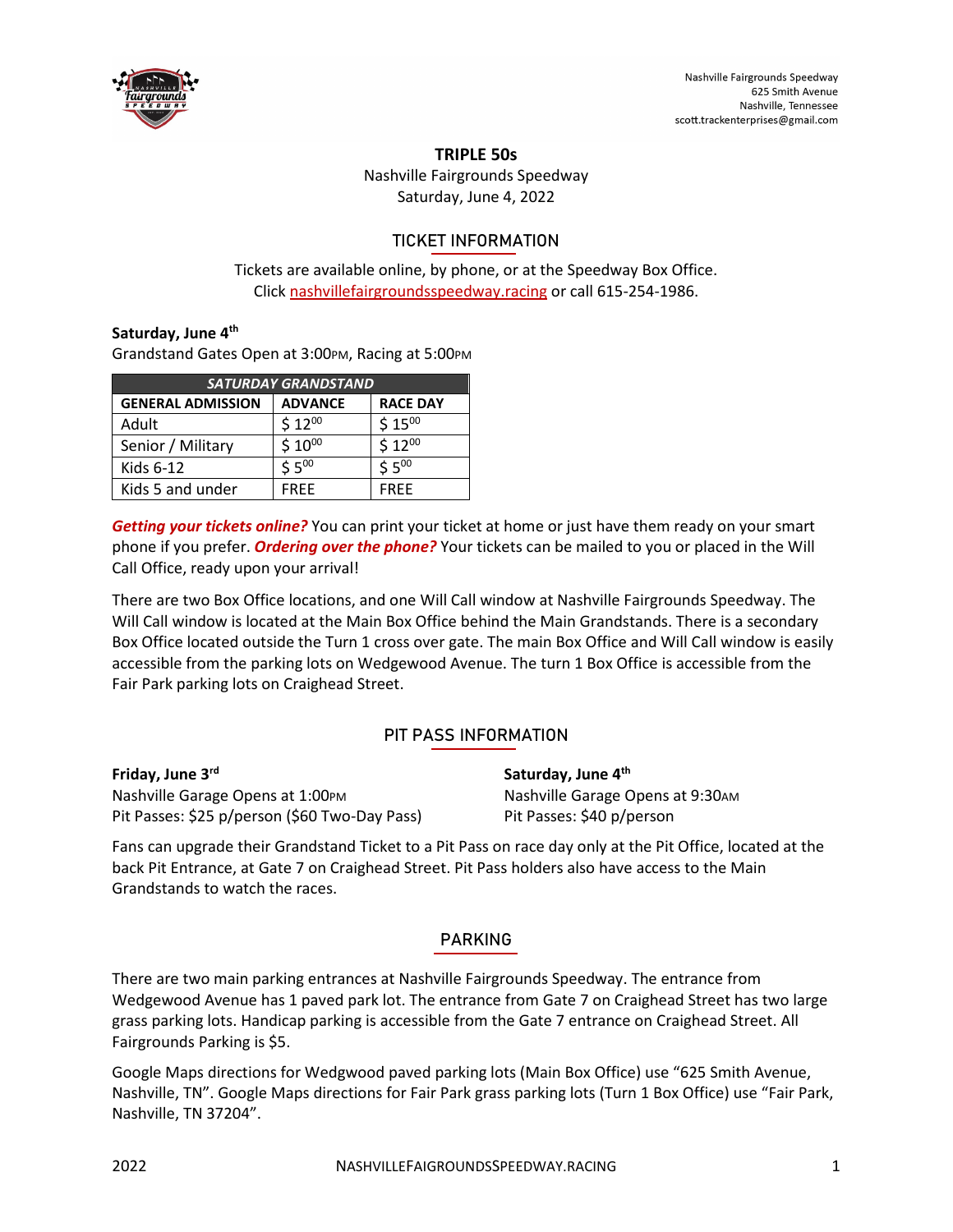

#### **TRIPLE 50s**

Nashville Fairgrounds Speedway Saturday, June 4, 2022

### RACING DIVISIONS

Pro Late Models (50 lap), Modifieds of Mayhem Tour (50 lap), Big Machine Vodka Super Trucks (50 lap) Limited Late Models, Street Stocks, Pure Stocks, Front Runners, Legends, Bandolero

### GRANDSTAND SEATING

All Grandstand seating is General Admission.

There is one ADA viewing platform located in Upper Level, Section D.

Section E is the Family Section. No smoking or drinking in the Family Section, please.

Seats in the Upper Level are either bench seats or beach-back seats. Box Seats are either chair-back or bench-back. All Lower Level seats are bleacher benches without backs. The Upper Level section is covered by the famous Nashville Fairgrounds Speedway free-standing canopy. At the time of its construction, it was the largest free-standing canopy in America.

Seat cushions are permitted. Stadium style seats may NOT exceed 18" in maximum width in the grandstands and cannot have arms/armrests. No high back seats. Please be courteous to those around you.

The public address system can be heard on FM frequency 89.7.

Live Timing & Scoring can be found on the Race Monitor Mobile App

Guests are welcome to bring bags, backpacks, coolers, and purses into Nashville Fairgrounds Speedway provided their dimensions do not exceed the 14″ x 14″ x 14″. Alcoholic beverages may not be brought into the speedway. Any food or beverage in a glass bottle will not be permitted. To ensure the safety of all Guests, carry-in items will be inspected prior to entrance.

A full bar, concessions, and food vendors are available on site.

Umbrellas are permitted inside the Speedway. For the safety and consideration of your fellow fans, please do not open your umbrella in crowded areas.

#### SPEEDWAY POLICIES

The possession of firearms, explosives or weapons are prohibited, regardless of whether a federal or state license to possess the same has been issued to the possessor. T.C.A. Section 39-17-1359

In the event rain occurs on race day the Nashville Fairgrounds Speedway Staff will make every effort to ensure all classes are able to compete as scheduled, this would include the option for a rain delay in scheduling. Should a rain delay occur, Nashville Fairgrounds Speedway Management and Staff will make efforts to properly dry the track to allow for the remaining race(s) to be completed. If it is deemed that the track cannot be properly dried and scheduled races cannot be successfully and safely run, a cancellation will occur. If a cancellation of the remaining event(s) occurs and three (3) scheduled races have been completed, it will be deemed a complete event for the day; therefore, no refunds for grandstand tickets or pit pass will be available. Nashville Fairgrounds Speedway Management reserve the right to change the schedule of events, when rain occurs, without notice to fans or competitors.